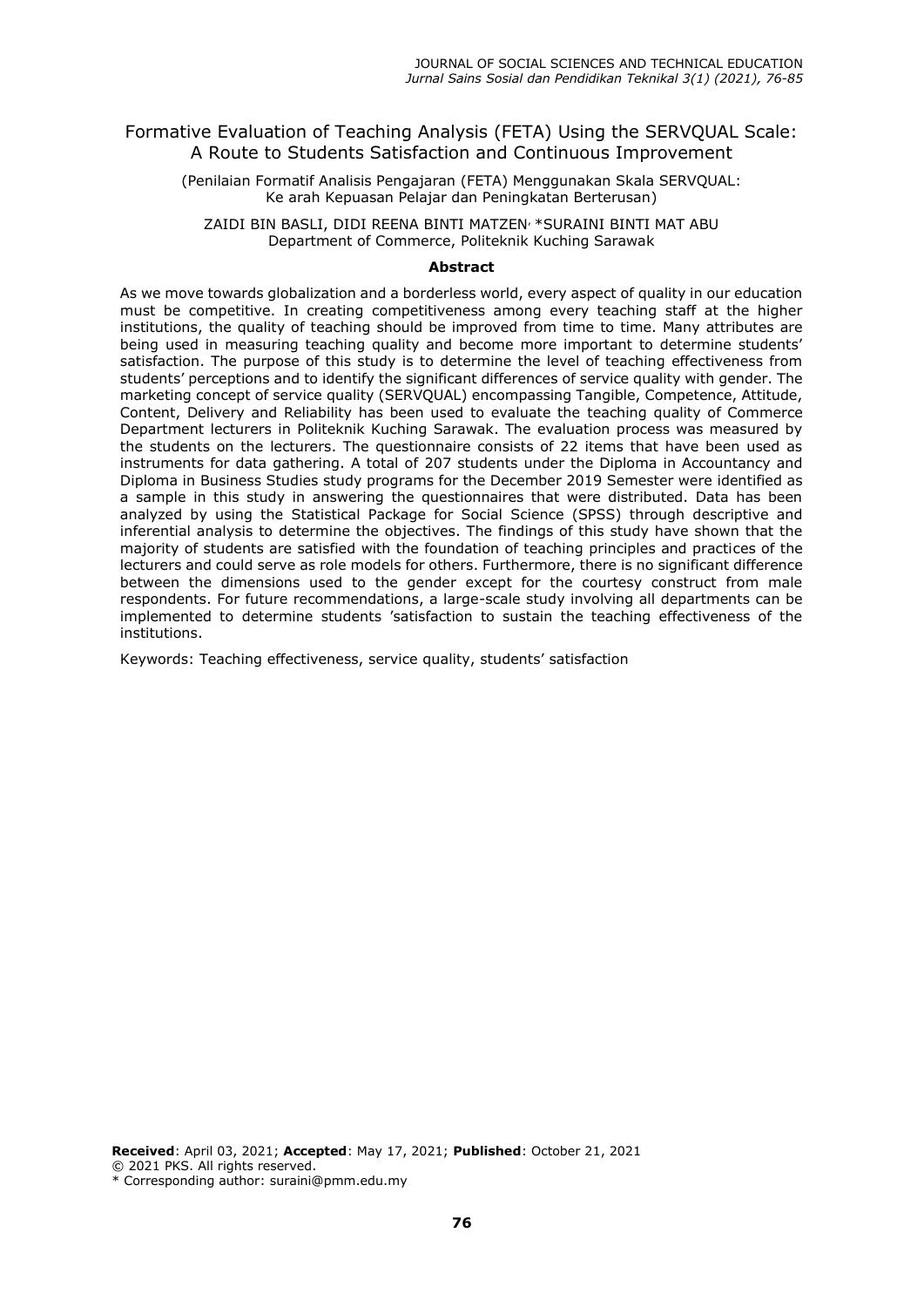# **INTRODUCTION**

Nowadays, in the current competitive environment, the education sector has become important as an output for country development. Human capital produced by all levels of education institutions will determine the future of a nation. Hence the quality of students is crucial not only to ensure an advanced society but also to give a worth return for the investment made by parents. Teaching quality can be one of the yardsticks to measure students' satisfaction that reflects students' quality. Effective teaching can be described in many ways including teacher behavior, teacher knowledge, teacher belief, and so forth. The most important is that effective teaching will able to influence students' satisfaction and achievement (Thomas, Caroline, & Ida, 2009). Tertiary institutions should concern not only the society's perception of graduates' skills and abilities but also the students' feelings about their educational experience. Hence, educators have great responsibilities to ensure the provision of education quality.

FETA measures student perceptions of service performance against six dimensions reliability, responsiveness, assurance, tangibles, empathy, and communication. Using a FETA as a framework for research ensures that feedback is not only specific but is also relevant since it focuses on the six key drivers of service performance. This study aims to measure the teaching effectiveness from students' perception and also to identify the significant differences of teaching quality with gender. Thus, the researcher thinks that FETA is suitable for use in determining the quality of teaching and staff efficiency. The benefits of FETA on a large scale are as follows:

- i. Findings on the customer perception can be used to formulate strategy and plan action to upgrade the customer service.
- ii. Helping to improve the teaching quality as well as improving students' satisfaction.
- iii. It will bring awareness on the importance of teaching quality with relation to developing career opportunities in the world of business especially in the education sector.

## **LITERATURE REVIEW**

## Formative Evaluation of Teaching Assessment (FETA)

Assessment is a central activity in the teaching and learning process, with teachers typically devoting a significant amount of time to the preparation of questions and marking guides, followed by repetitive marking. According to Poehner (2007), assessment is a process for documenting the learner's measurable knowledge, skills, attitudes, and beliefs. Teachers will be able to measure students' understanding through the assessments, and it will provide evidence of lessons learned. The main feature of the teaching and learning process is assessment, and improving assessment practice would have a significant impact on the quality of learning (Boud, 2010).

Teaching is the process by which teachers use instruction and information to help students achieve their learning goals (Wenjie & Chunling, 2013). According to Isola (2019), "Teaching as a scientific process contains components such as content, communication, and feedback where teaching takes place interactively, primarily involving classroom talk which occurs between teacher and pupil and occurs during certain definable activities."

FETA is defined by Rivers, Dunlosky, and Joynes (2019) as "an assessment that allows adaptation of teaching and learning activities to take into account students' knowledge, strategies, goals, needs, and interests." During the learning process, the teacher gathers and interprets information about the students' learning to improve the learning (Bell & Cowie, 2000). However, formative evaluation can become a critical learning activity because it involves assuming a different conception of knowledge and learning/teaching and, as a result, may lose control due to not being strictly objective (Irina, Miguel, Myrian, & Gema, 2019). According to Randy (2011), formative assessment is commonly claimed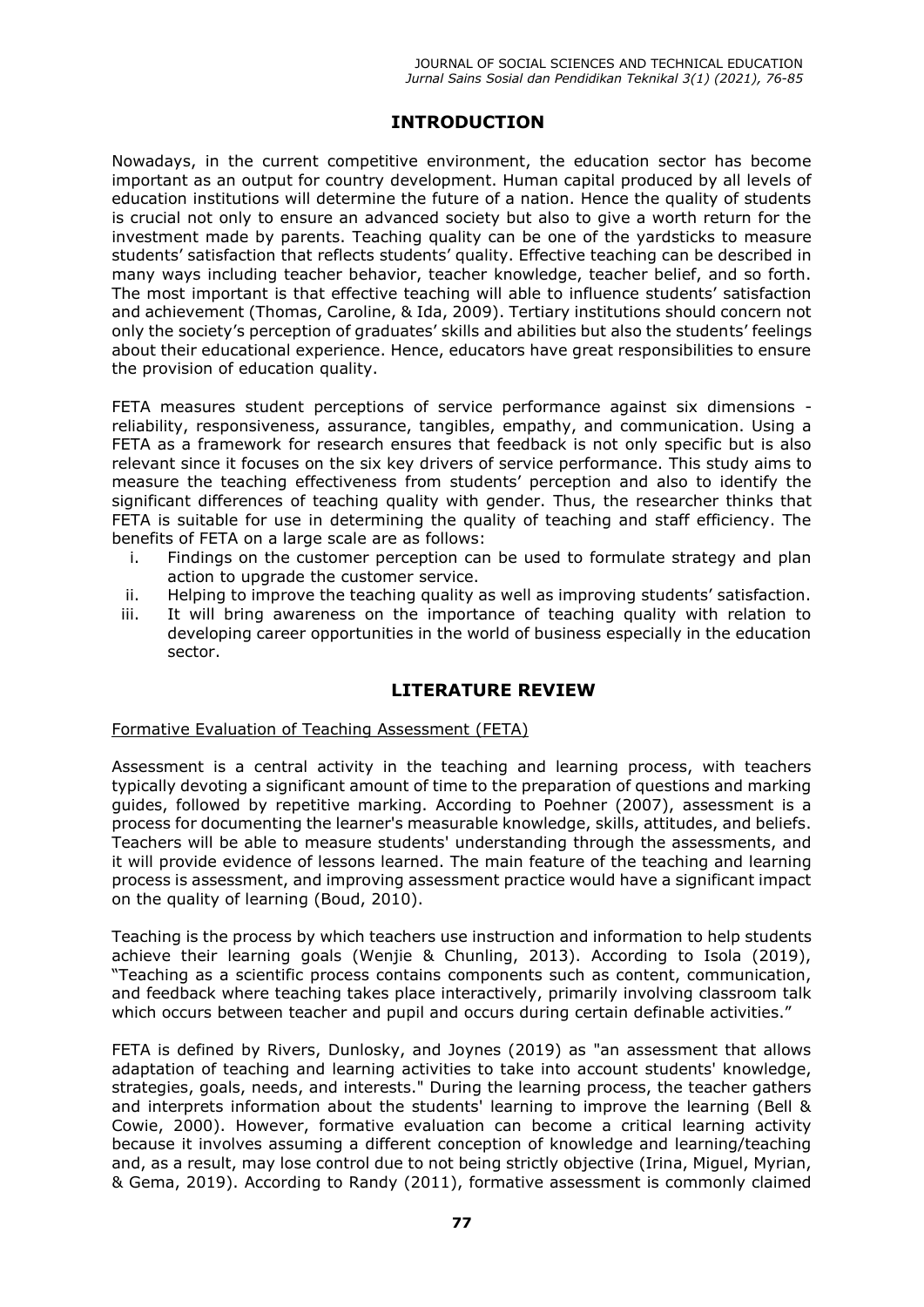for its effectiveness, the limited attention to a specific domain in its conceptualization, the need for teacher support, and the impact on the larger educational system.

#### Service Quality

There have been many ideas about the definition of quality over the last eighteen centuries, but the idea introduced by Juran (1992) has been seen to make a significant contribution to the concept of quality. To ensure customer satisfaction, quality should be applied to all business activities. As a result, the products, processes, or services should not only be free of flaws but also capable of meeting or exceeding customer expectations. Finally, quality can be defined as an outcome, a feature of goods or services provided to customers, which becomes the hallmark of an organization and satisfies all of its stakeholders.

According to Ramya, Kowsalya, and Dharanipriya (2019), service quality is a service provider's ability to satisfy customers efficiently to improve business performance. While Naeem, Akram, and Saif (2009) identified service quality as a focused assessment that reflects customers' perceptions of specific dimensions. Customers' evaluation on reliability, responsiveness, assurance, empathy, and tangibles, problems that occurred can be identified quickly and improvement can be planned and implemented to get better assessed by clients or consumers. Keshavarz and Jamshidi (2018) supported that perceived value and satisfaction will be increased if the management focuses more on service quality which includes the process and outcome quality. Tangible, reliability, responsiveness, empathy, assurance, and convenience were the dimensions to measure the process quality, while sociability was the dimension of outcome quality.

### ISO and Service Quality in Educational Institutions

Since the early 1990s, one of the most popular topics has been the delivery of high-quality education. The appropriate standards for the educational industry were developed in 1992 when the International Organization for Standardization issued ISO 9004-2. (ISO). According to John (2003), the most recent version of the ISO series, ISO 9000: 2000, has placed a greater emphasis on how to measure customer satisfaction from educational environment perspectives. ISO 9001 effectiveness has an impact on company service quality and performance (Psomas, Pantouvakis, & Kafetzopoulos, 2013).

Since the product in higher institutions is not tangible and indirectly visible as manufactured products, its quality must be obtained by the customer, as in the case, the students themselves. Based on the customer satisfaction theory, the customers' perceptions towards goods and services can be used as a benchmark in measuring their satisfaction (Hassan & Kerr, 2003). Hence, the satisfaction towards the service quality of higher institutions can be determined by students' perceptions towards the quality of educators, learning process, support system, physical resources, and its operation management (Hill, Thomas, & MacGregor, 2003).

Education quality is achieved through three key pillars: ensuring access to quality educators, providing access to quality learning facilities and professional development, and establishing safe and supportive quality learning environments (Slade, 2017). Higher education service quality is comprised of twelve factors, according to Jain (2010): curriculum, academic facilities, interpersonal relationships, input quality (students), input quality (faculty), industry interaction, support facilities, reputation, campus, outcome, processes, and visual appeal. While Aniskina (2015) proposed three main approaches in achieving education quality; quality of the educational programs, quality of the management of institutions, and quality of the outcomes. While Parasuraman, Zeithaml, and Berry (1988) have suggested six quality elements to determine students' satisfaction towards service quality in higher education that we used in this research, which are: tangibility, competency, reliability, attitude, content, and delivery. According to Munawar, Ahmed, and Musarrat (2011), there was a positive relationship between the dimensions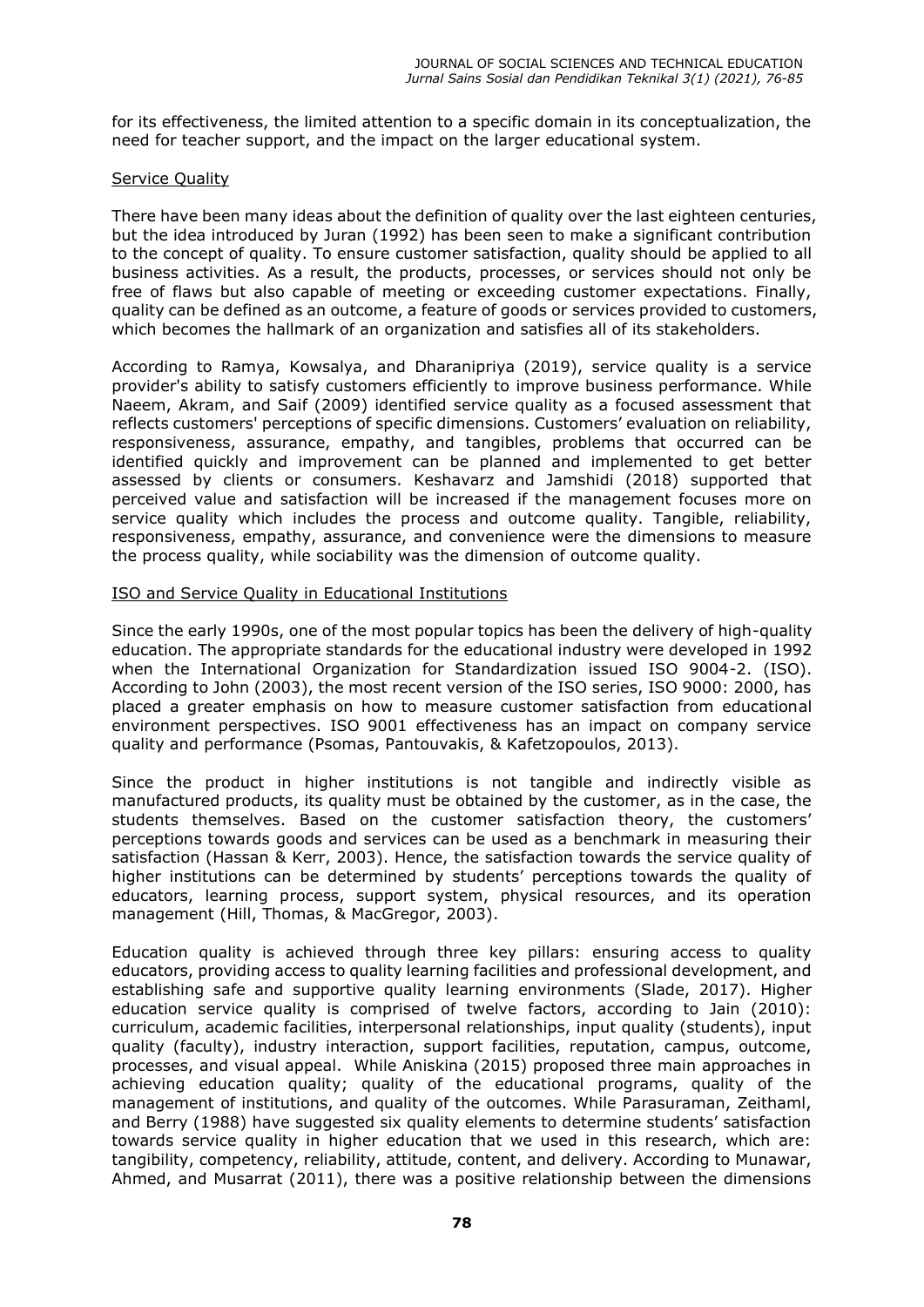of service quality; reliability, responsiveness, assurance, and empathy with student satisfaction. However, the tangible dimension was having insignificant relation with student satisfaction.

### Relationship between Service Quality and Gender

In comparison to the past, the education quality system derived from attention to students' education has become more in demand. Student ratings have a strong positive relationship with teaching dimensions, and they have contributed to the body of literature on evaluating teaching effectiveness (Mohammed & Pandhiani, 2017). Rojan (2016) who found that the dimensions of service quality have a positive relationship with students' satisfaction had also attested to the theory by Parasuraman, Zeithaml, and Berry (1988) on SERVQUAL. However, the perceived quality of service may differ depending on gender. Women are more likely to be dissatisfied than men because they have higher expectations of perceived quality (Randy, 2016). According to Osman (2011), gender moderates the effects of empathy and reliability dimensions on customer satisfaction.

Conceptual Framework





Based on Figure 1 that shows the theory developed by Parasuraman, Zeithaml, and Berry (1988), this study uses the elements of tangibility, competency, reliability, attitude, content, and delivery as independents variables and measure the level of the dependent variable which is customer satisfaction. In this case, the perception of JP students on how they perceived the teaching quality of their lecturers is the dependent variable.

## **RESEARCH METHODOLOGY**

This part would be starting with the settings of the research, including how researchers selected respondents, the locations of the participating respondents, and the number of respondents who were selected. In this chapter, independent and dependent variables are laid out as well. Researchers will also give a brief introduction to data collection, procedures, and data analysis of this study.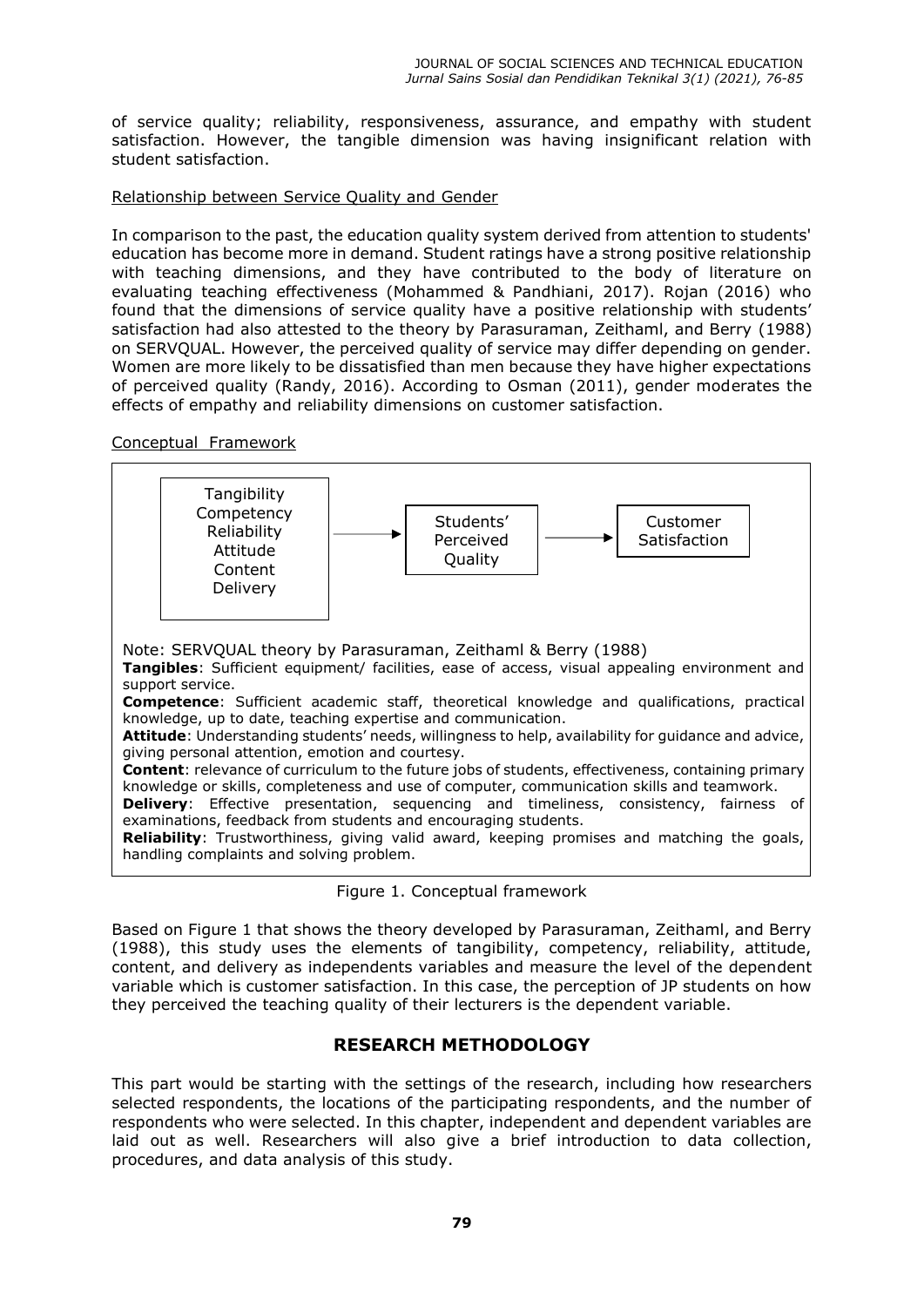### Research Sampling

For this study, the sampling by Krejcie and Morgan (1970) has been used to determine the number of respondents to be involved. 210 respondents were asked to participate through the structured questionnaires to test their satisfaction towards teaching quality in their courses.

#### Instruments and measurements

This study was conducted in the form of exploratory research. Exploratory research does not aiming for providing conclusive evidence but merely helps us to have a better understanding of the issue and determines the initial research design, sampling technique, and data collecting method (Singh, 2007). Data was collected by using a structured questionnaire which was divided into four sections of straightforward items as shown in Table 1 below.

#### Table 1. Respondent profile

| Particular                                                  | Number of items |  |  |
|-------------------------------------------------------------|-----------------|--|--|
| Respondent background details                               | $1 - 3$         |  |  |
| Teaching Quality (tangibles, competence, attitude, content, | 4-28            |  |  |
| delivery and reliability)                                   |                 |  |  |

Table 1 refers to the items that require respondent demographic details such as gender, race, and semester (Part 1) and the teaching quality effectiveness (Part 2) which is measured by using a five scales series of Likert from 1 until 5 (Sekaran, 2000). The types of scale used in this study are as followed,  $1 -$  Lots of improvement,  $2 -$  Room for improvement. 3 – satisfactory, 4 – Good, and 5 – Excellence. Part 4 in the questionnaire was directing the respondents on recommendation or opinion which consisted of 2 questions. The questionnaires were designed in dual language, which was in English and Malay. The questionnaires have been translated bilingual according to the procedure proposed by Brinslin (1980) which stated that questionnaires translated should follow certain procedures. To convince our respondents to come out with a better understanding, we delivered the bilingual for every question in a survey form that leads to reduce the tendency of bias. Part 2 as we can see that the questions are divided into 6 dimensions, as stated in Table 2.

#### Data Analysis Technique

The data collected was organized and analyzed using Statistical Package for Social Science (SPSS). Before data was going to be analyzed, items from the questionnaire were grouped according to variables and coded based on the dimensions they addressed.

#### *Frequency Analysis*

For researchers to measure the pattern of respondents' background, frequency analysis has been used. In Part 1 (gender, race, and semester) frequencies and percentages were used in the analysis.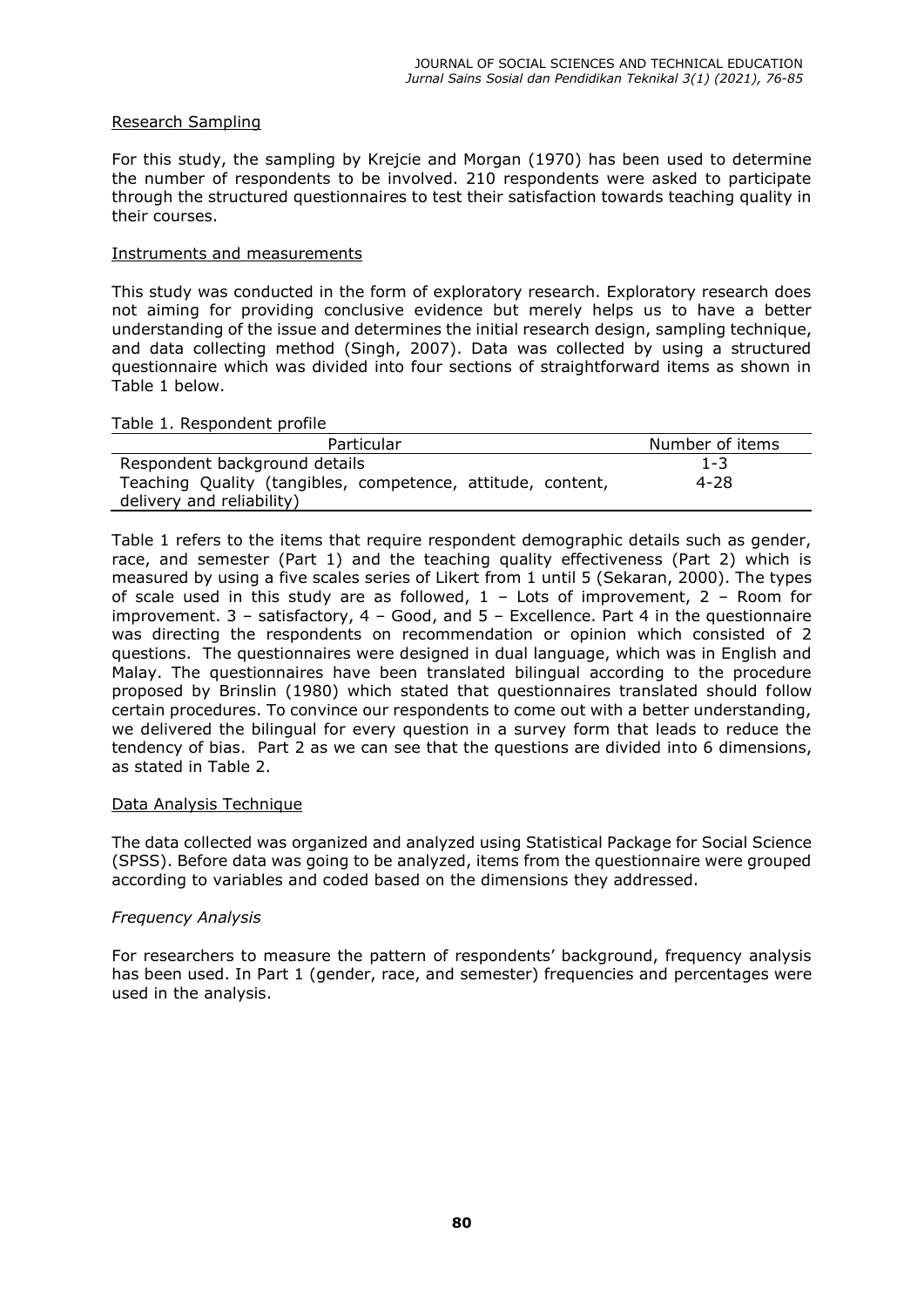| TODIC 2. DIITICITSIONS |    | attributes or teaching enectiveness                               |  |  |
|------------------------|----|-------------------------------------------------------------------|--|--|
| Dimension              |    | Attributes / Criteria / Questions                                 |  |  |
| Tangibles              | 1. | Lecturer's teaching aid is well equipped.                         |  |  |
|                        | 2. | The Lecturer is neat in appearance.                               |  |  |
|                        | 3. | The availability of the lecturer's note and teaching.             |  |  |
| Responsiveness         | 4. | Punctuality.                                                      |  |  |
|                        | 5. | The lecturers' behaviour build my confidence.                     |  |  |
|                        | 6. | Lecturer is always willing to help me when needed.                |  |  |
| Reliability            | 7. | The lecturer conducts classroom discussion well.                  |  |  |
|                        | 8. | The lecturer clarifies idea and concept well.                     |  |  |
|                        | 9. | The lecturer is well prepared and well organized in teaching      |  |  |
|                        |    | and learning.                                                     |  |  |
|                        |    | 10. The lecturer discussed quizzes, tutorials, and exam           |  |  |
|                        |    | promptly in class.                                                |  |  |
| Competence             |    | 11. Lecturer is able to plan the subject development in line with |  |  |
|                        |    | the trend nowadays.                                               |  |  |
|                        |    | 12. The lecturer made it clear on what standard of work he/she    |  |  |
|                        |    | is expected from students.                                        |  |  |
|                        |    | 13. Questions (continues assessment) develop student's skill.     |  |  |
|                        |    | 14. The lecturers share best practice with regard to course and   |  |  |
|                        |    | organization.                                                     |  |  |
| Courtesy               |    | 15. Friendliness and politeness.                                  |  |  |
|                        |    | 16. The lecturer respect student suggestion and questions.        |  |  |
|                        |    | 17. The lecturer is working as a teamwork with student.           |  |  |
| Communication          |    | 18. Clarity of voice.                                             |  |  |
|                        |    | 19. Variety of interaction and cooperation.                       |  |  |
|                        |    | 20. Lecturer's good in communication skills.                      |  |  |

Table 2. Dimensions / attributes of teaching effectiveness

#### *Reliability test*

To accomplish the objective of this study, a reliability analysis (Cronbach alpha) has been performed. According to Sekaran (2000), the reliability test is conducted to ensure the consistency or stability of the items. The Cronbach Alpha test as stated in Table 3 was used to analyze the reliability of the instruments whereby the reliability acceptance level should be more than .60 (Malhotra, 2007).

| Table J. The value of Crombach 3 Alpha and renablity category |                             |
|---------------------------------------------------------------|-----------------------------|
| Cronbach's Alpha value                                        | <b>Reliability Category</b> |
| $0.0 - 0.20$                                                  | Very Low                    |
| $>0.20 - 0.40$                                                | Low                         |
| $>0.40 - 0.60$                                                | Sufficient                  |
| $>0.60 - 0.80$                                                | High                        |
| $>0.80 - 1.00$                                                | Very high                   |

Table 3. The value of Cronbach's Alpha and reliability category

*Source: Sugiono (2005)*

## *Descriptive Analysis*

Respondents' answers in sections B, C, and D which determine the first objective were analyzed by using descriptive statistics to find how the independent variables (tangibility, responsibility, reliability, competence, courtesy, and communication) affect the dependent variable (students' satisfaction). The items in the instruments that have been measured are based on the 5 Likert Scale  $1 - 5$ , where 1 represents strongly disagree and 5 representing strongly agree. While inferential analysis by using a T-test was used to measure the relationship between service quality and gender which is the second objective of this study.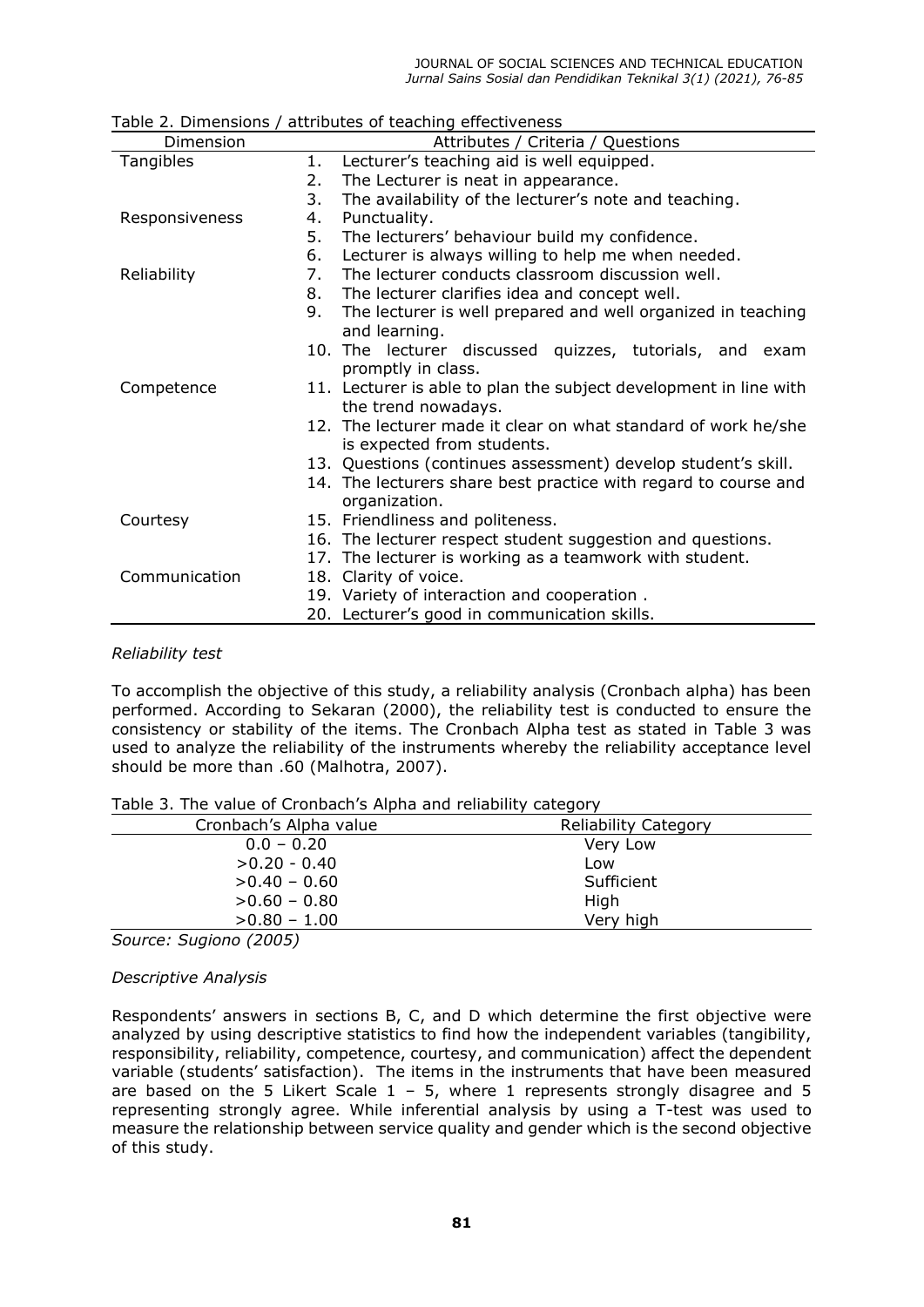# **FINDINGS AND DISCUSSION**

Following that, a summary of the demographics of the participants is provided. This section will also present the findings and discussion, beginning with the research objective and progressing to the mean effectiveness level of each dimension of independent variables. Out of 210 questionnaires collected for this study, 207 were accepted for analysis. As a result, the overall response rate for this study is 98.5 percent, which Sekaran considers adequate (2000).

### Demographic Statistic of Respondents

Frequency distribution will be defined as a mathematical distribution to obtain a count of the number of responses associated with different values of one variable and to express in percentage terms (Shin, Powers, Grady & Bhatt, 2000). The researchers used a frequency table which was presented in the form of the frequency data to show frequency distribution. Table 4 below showed the frequency distribution which has been derived from the background questionnaires that were collected.

| . abie +  beog. aprile alba ibación.<br>Demographic | Group   | Frequency | Percentage |
|-----------------------------------------------------|---------|-----------|------------|
| Gender                                              | Male    | 48        | 23.2       |
|                                                     | Female  | 158       | 76.3       |
| Race                                                | Malay   | 111       | 53.6       |
|                                                     | Chinese | 21        | 10.1       |
|                                                     | India   | 3         | 1.4        |
|                                                     | Iban    | 2         | 1.0        |
|                                                     | Bidayuh | 3         | 1.5        |
|                                                     | Others  | 67        | 32.4       |
| Semester                                            |         | 15        | 7.2        |
|                                                     | 2       | 36        | 17.4       |
|                                                     | 3       | 37        | 17.9       |
|                                                     | 4       | 41        | 19.8       |
|                                                     | 5       | 53        | 25.6       |
|                                                     | 6       | 25        | 12.1       |

Table 4. Demographic distribution

As shown in Table 4, female students have the highest participation in this study which is 76.3 percent. As for the race, the Malays have contributed the highest percentage which is 53.6, followed by others group (natives) 32.4 percent and Chinese 21 percent. Among the respondents, Semester 5 students were the most that participated in the study which is 25.6, followed by Semester 4, Semester 3, and Semester 2.

#### Descriptive Analysis on Quality Dimensions

The six (6) dimension factors were used to measure the interest and satisfaction of the students are shown in Table 5 below.

| Table 5. Mean score and standard deviation for six dimensions |  |
|---------------------------------------------------------------|--|
|---------------------------------------------------------------|--|

| Dimension      | Mean | <b>Standard Deviation</b> |
|----------------|------|---------------------------|
| Tangible       | 4.10 | .645                      |
| Responsiveness | 4.22 | .603                      |
| Reliability    | 4.19 | .616                      |
| Competence     | 4.18 | .539                      |
| Courtesy       | 4.31 | .566                      |
| Communication  | 4.37 | .544                      |

From all dimensions, Table 5 shows that the total score for the mean is 4.23, which means all the Commerce Department that has been evaluated in Grade B+ which is the lecturer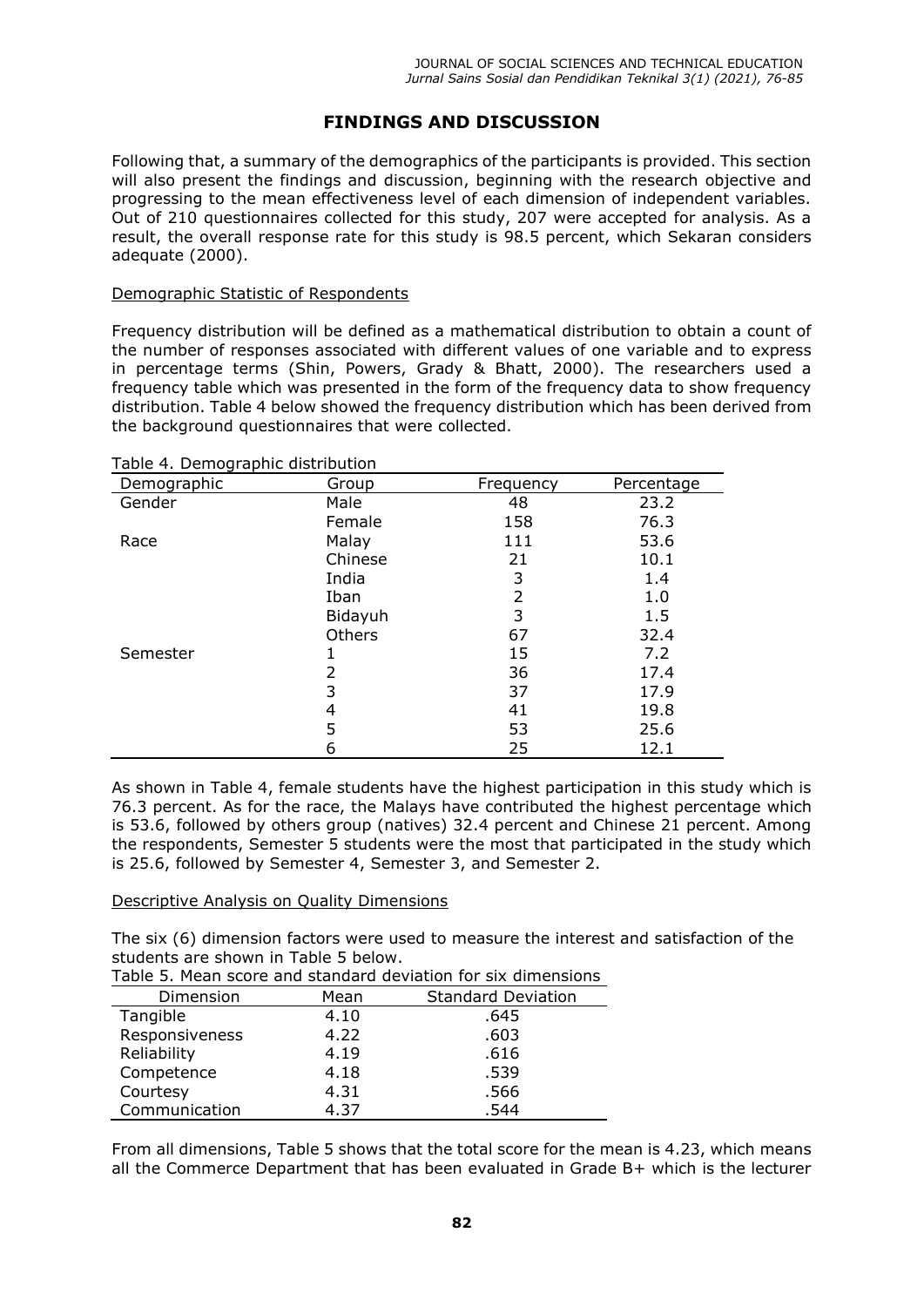have a good foundation in teaching principles and practices and could serve as a role model for others. Besides, teaching effectiveness is also determined by the ability of teaching staff to individualize the instruction for students (Jani, Shahid, Thomas, Francis, & Francis, 2018).

Inferential Analysis of Service Quality on Gender

To determine whether constructs of tangible, responsibility, reliability, competence, courtesy and communication have significant differences towards gender, a t-test analysis was performed. The results have shown a significant difference over the courtesy construct according to male respondents ( $M = 4.44$ ; SD = .446) and female respondents ( $M = 4.28$ ; SD = .593). Specifically, our results suggest that gender has an impact on the construct of courtesy. However, the findings have shown that there is no significant difference between the tangible constructs, responsibility, reliability, competence, and communication according to the gender of the respondents.

## **RECOMMENDATION AND CONCLUSION**

This study could be carried out not only by comparing the teaching quality of each department but also by determining the teaching effectiveness of individual lecturers. Based on the findings, several approaches to improving teaching quality, which in turn affects student satisfaction, can be planned. Effective educators must be prepared for and readily available for additional continuous improvement when it is required to improve effective teaching and learning (Peter, Mary, Siti, & Syahrina, 2015). Furthermore, they are responsible for not only assess, guide and encourage to promote students involvement but also be ever willing to upgrade their knowledge and skills to facilitate students with the latest information.

In corresponding to the perception of service quality on gender issues, it is recommended that attention should be paid to all dimensions to sustain the perceived value and student satisfaction (Sohrabi & Majidi, 2014). However, the focus should be more on dealing with male students, particularly to the courtesy aspect.

For future recommendations, a large-scale project, such as inter-departmental satisfaction surveys or semester-by-semester research, can be implemented to sustain teaching effectiveness. Aside from that, this study provides useful guidelines for future research, resulting in a more accurate theoretical and methodological process of higher institution service quality. The terms of student satisfaction and teaching quality have been highlighted in the higher education authorities' philosophy and are critical for the future success of higher education institutions.

## **REFERENCES**

- Aniskina, A. (2015). Quality assurance in continuing adult education: From the European to the national level. *International Journal for Quality Research, 9*(3), 373-390
- Bell, B., & Cowie, B. (2000). *Formative assessment and science education*. New York, USA. Kluwer Academic Publishers.
- Boud, D. and Associates. (2010). *Assessment 2020: Seven propositions for assessment reform in higher education*. Australian Learning and Teaching Council, University of Technology Sydney.
- Brislin, R. W. (1980). Translation and content analysis of oral and written materials. *Handbook of Cross-Cultural Psychology*, *2*, 389-444. Boston, USA.
- Hassan, M., & Kerr, R. M., (2003). The relationship between total quality management practices and organizational performance in service organization. *The TQM Magazines*, *15*(4), 286-291.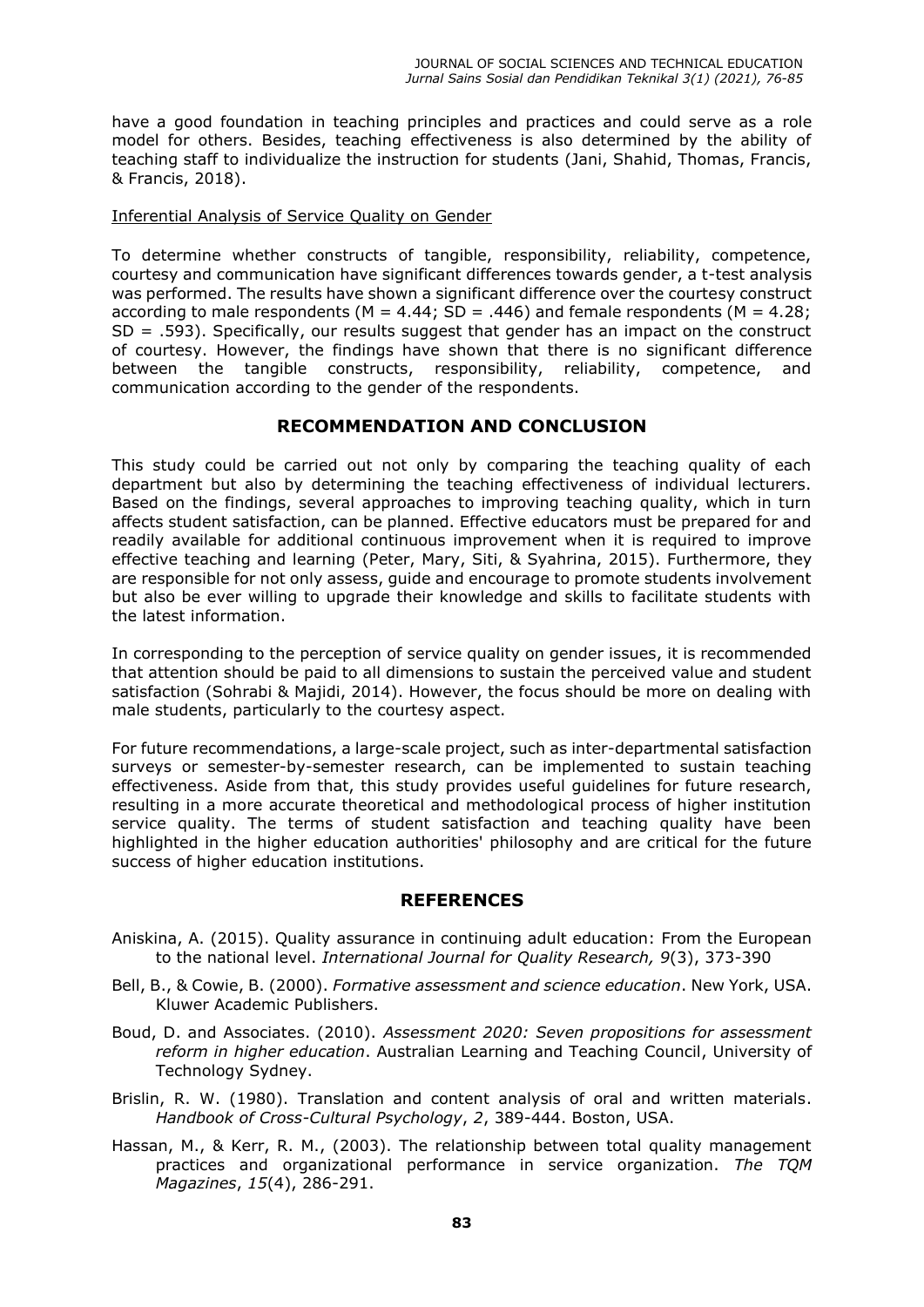- Hill, Y., Lomas, L., & MacGregor, J., (2003). Students' perceptions of quality in higher education. *Quality Assurance in Education*, 11(1), 15-20.
- Irina, Y. C. M., Miguel, A. C. N., Myrian, L. M. M., & Gema, G. V. Z., (2019). The importance of formative assessment in the learning teaching process. *International Journal of Social Sciences and Humanities,* 3(2), 238-245. [doi.org/10.29332/ijssh.v3n2.322](about:blank)
- Isola, R. (2019). Concept of teaching. International journal of education. 7(2), 5-8. doi.org/10.34293/education.v7i2.329
- Jain, R., Sinha, G. & De, S. K. (2010). Service quality in higher education: An exploratory study. *Asian Journal of Marketing*, 4: 144-154, doi: 10.3923/ajm.2010.144.154
- Jani, S. H. M., Shahid, S. A. M., Thomas, M., Francis, P., & Francis, P. (2018). Using teaching effectiveness scale as measurement for quality teaching. *International Journal of Academic Research in Business and Social Sciences*, 8(9), 1394–1404.
- John, G. S., Ronald, H. S., & Gary, E. R. (2003). International Organization for Standardization IS0 9000 and Related Standards. John Wiley & Sons Inc.
- Joseph Juran's theory & definition of quality. (2015). Retrieved from *[https://study.com/academy/lesson/joseph-jurans-theory-definition-of-quality.html.](about:blank)*
- Juran, J.M. (1992). Juran on quality by design: The new step for planning quality into goods and services., New York, USA. The Free Press.
- Keshavarz, Y. & Jamshidi, D. (2018). Service quality evaluation and the mediating role of perceived value and customer satisfaction in customer loyalty. *International Journal of Tourism Cities.* 4(2) 220-244 doi.org/10.1108/IJTC-09-2017-0044
- Malhotra, N. K. (2007). Marketing research: An applied orientation (5<sup>th</sup> ed.). Upper Saddle River, NJ. Pearson Education.
- Naeem, H., Akram, A. & Saif, M. I. (2009). Service quality and its impact on customer satisfaction: An empirical evidence from the Pakistani banking sector. *International Business & Economics Research Journal (IBER)*, *8*(12), [doi.org/10.19030/iber.v8i12.3201](about:blank)
- Osman, M.K. (2011). Service quality, customer satisfaction and loyalty: the moderating role of gender. Journal of Business Economics and Management. 2 278-300
- Parasuraman, A., Zeithaml, V. A., & Berry, L. L. (1988). SERVQUAL: A-Multiple-Item Scale for measuring consumers' perceptions of service quality. *Journal of Retailing*, *64*(1)*,*  12-37.
- Peter, F., Mary, T., Siti Asiah, M. S., & Syahrina, H. M. J. (2015). Importance of teaching effectiveness among lecturers in institutes of higher learning in Malaysia. *International Journal of Social Science and Humanity,* 5 (4), 374-377.
- Poehner, M. E. (2007). Beyond the test: L2 dynamic assessment and the transcendence of mediated learning. *Modern Language Journal*, *91*(3), 323-340. [doi.org/10.1111/j.1540-4781.2007.00583.x](about:blank)
- Psomas, E. L., Pantouvakis, A., & Kafetzopoulos, D. P., (2013). The impact of ISO 9001 effectiveness on the performance of service companies. *Managing Service Quality: An International Journal. 23*(2) 149-164. doi.org/10.1108/09604521311303426
- Quality Management Systems Fundamentals and Vocabulary; ISO 9000:2000 Guidance. Retrieved from *[https://www.iso.org/standard/29280.html](about:blank)*
- Randy, E. B. (2011). Formative assessment: A critical view. Assessment in education: Principles, policy & practice, *18*(1), 5-25, doi.org/10.1080/0969594X.2010.513678
- Randy, H. (2016). Gender differences in job satisfaction: Why aren't women more dissatisfied? *The Sociological Quarterly, 30(3), 385-399.* doi.org/10.1111/j.1533- 8525.1989.tb01527.x